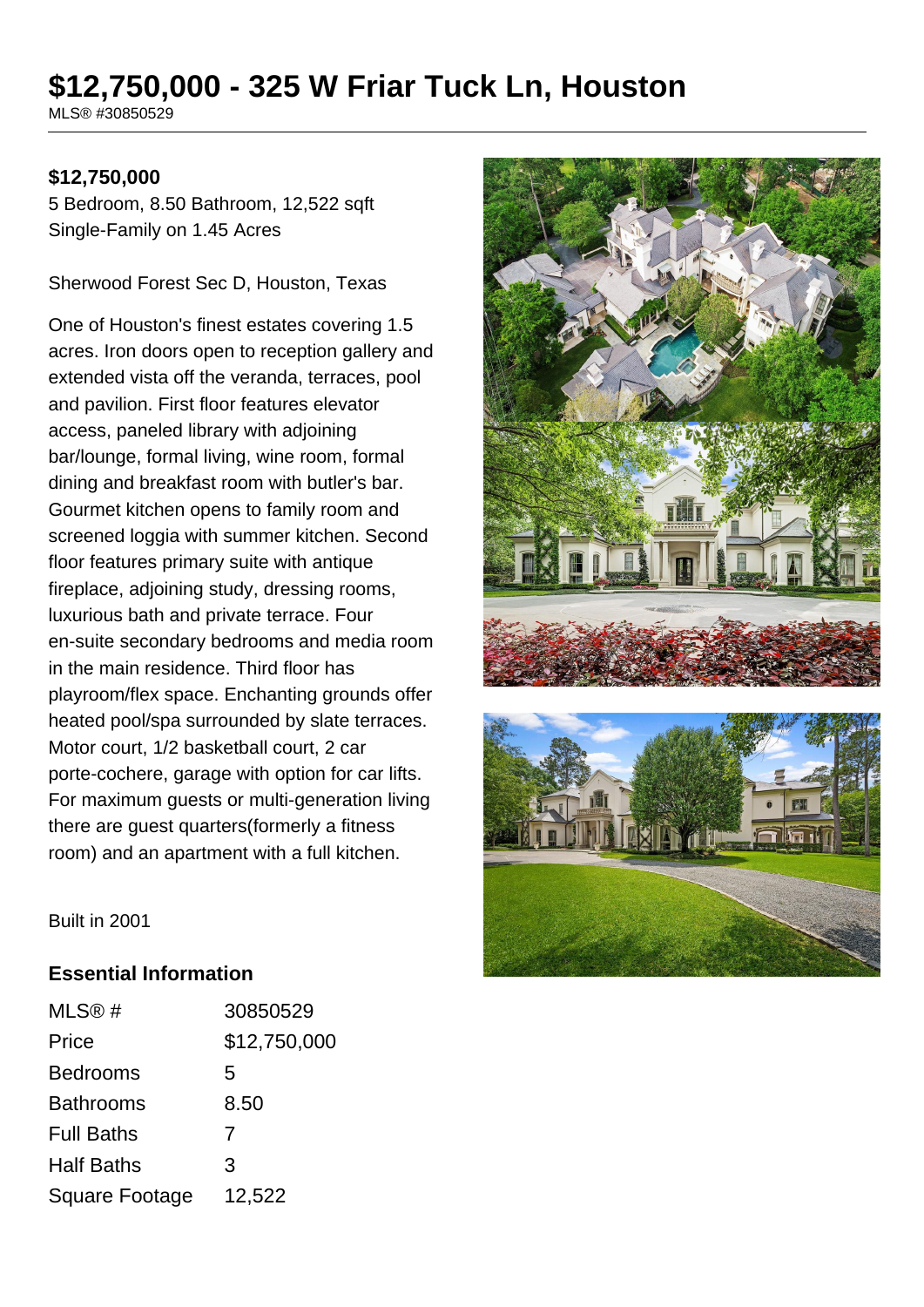| <b>Square Footage</b> | 63040               |
|-----------------------|---------------------|
| Acres                 | 1.45                |
| <b>Year Built</b>     | 2001                |
| <b>Type</b>           | Single-Family       |
| <b>Style</b>          | French, Traditional |
| <b>Status</b>         | Active              |

## **Community Information**

| Address      | 325 W Friar Tuck Ln          |
|--------------|------------------------------|
| Area         | Memorial                     |
| Subdivision  | <b>Sherwood Forest Sec D</b> |
| City         | Houston                      |
| County       | Harris                       |
| <b>State</b> | Texas                        |
| Zip Code     | 77024-5733                   |

### **Amenities**

| # of Garages |                                            |
|--------------|--------------------------------------------|
| Garages      | Attached/Detached Garage, Oversized Garage |
| Has Pool     | Yes                                        |
| Pool         | Gunite, Heated, In Ground                  |

### **Interior**

| Interior                 | Staircases, Alarm System - Owned, Crown Moulding,<br>$\overline{2}$<br>Drapes/Curtains/Window Cover, Dryer Included, Elevator, Fire/Smoke<br>Alarm, Formal Entry/Foyer, High Ceiling, Intercom System, Refrigerator<br>Included, Spa/Hot Tub, Washer Included, Wet Bar |
|--------------------------|------------------------------------------------------------------------------------------------------------------------------------------------------------------------------------------------------------------------------------------------------------------------|
| <b>Interior Features</b> | Staircases, Alarm System - Owned, Crown<br>Moulding,<br>2<br>Drapes/Curtains/Window Cover, Dryer Included, Elevator, Fire/Smoke<br>Alarm, Formal Entry/Foyer, High Ceiling, Intercom System, Refrigerator<br>Included, Spa/Hot Tub, Washer Included, Wet Bar           |
| Heating                  | Central Electric, Central Gas, Zoned                                                                                                                                                                                                                                   |
| Cooling                  | Central Electric, Zoned                                                                                                                                                                                                                                                |
| Fireplace                | Yes                                                                                                                                                                                                                                                                    |
| # of Fireplaces          | $\overline{7}$                                                                                                                                                                                                                                                         |
| <b>Fireplaces</b>        | Gas Connections, Gaslog Fireplace, Wood Burning Fireplace                                                                                                                                                                                                              |
| # of Stories             | 2.00                                                                                                                                                                                                                                                                   |
| <b>Exterior</b>          |                                                                                                                                                                                                                                                                        |

| <b>Exterior</b> | Back Green Space, Back Yard, Back Yard Fenced, Balcony, Covered |  |  |  |
|-----------------|-----------------------------------------------------------------|--|--|--|
|-----------------|-----------------------------------------------------------------|--|--|--|